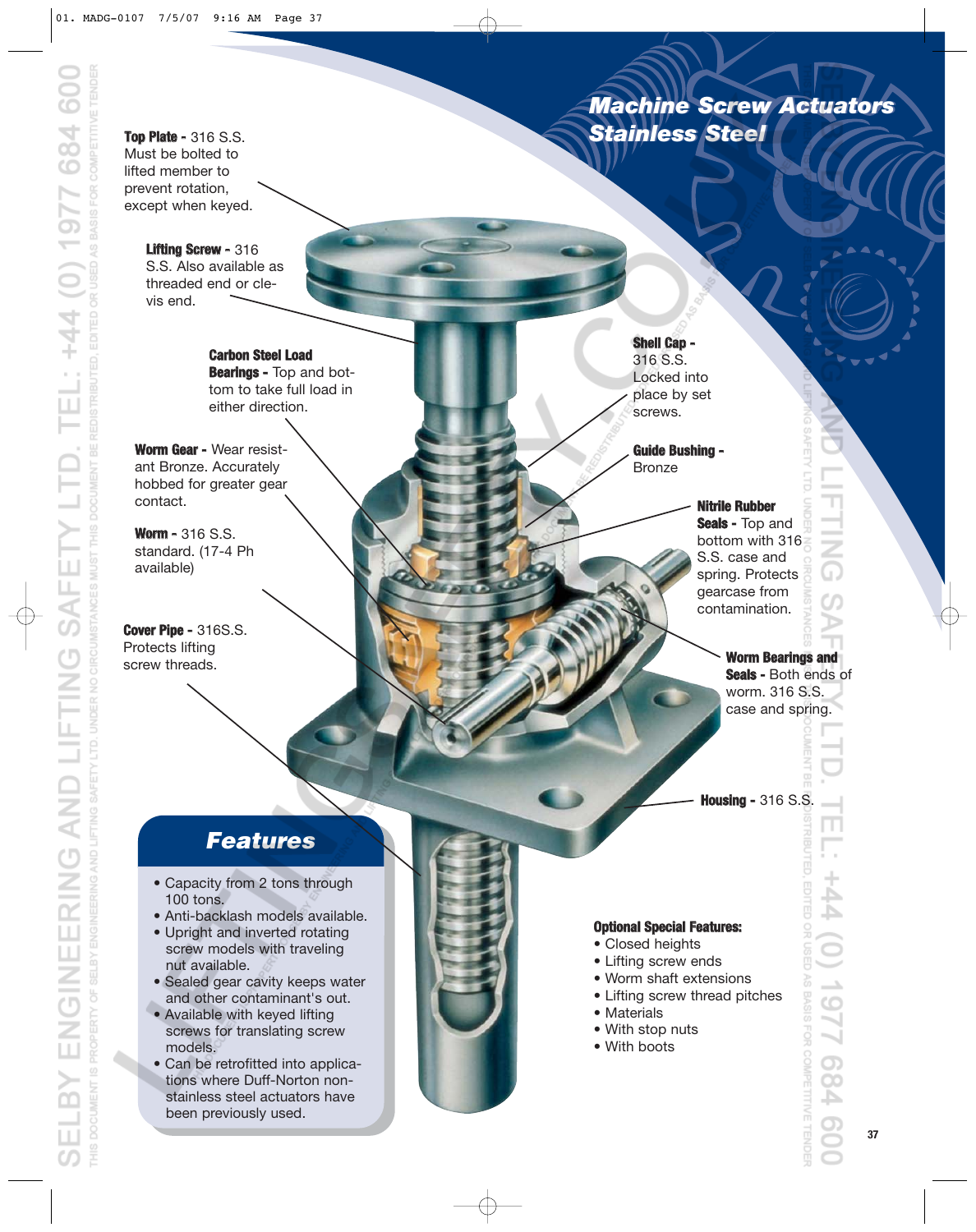# *Machine Screw Machine Screw Actuators Actuators Stainless Steel Stainless Steel*

# **FL – TSM – 9002 – 6 – 1R**

#### **Model Prefix**

- **R** Reducer
- **F** C-face Adapter
- **H** Hand Wheel
- **L** Limit Switch
- **E** Encoder
- **J** Rotary Counter

#### **Screw End & Configuration**

- **T** Threaded End
- **C** Clevis End
- **M** Top Plate
- **P** Plain End

**K** – Keyed Screw **CC –** Double Clevis

**D –** Inverted Rotating **U –** Upright Rotating

#### **Series & Capacity No. <b>Travel**

#### **Series:** Machine Screw (90xx, 18xx, 70xx,

25xx) Special MS (100xx, 20xx, 80xx, 35xx)

(1800 series base configurations are available only on 2 and 50 ton models)

1/4 & 1/2 Ton MS (2555, 2625) MS (3555, 3625)

#### **Capacities:**

Upright model suffixes end with the capacity number. Inverted model suffixes lower the capacity number by one digit. Rotating model suffixes raise the capacity number by one digit.

1/4 & 1/2 Ton models suffixes are as shown and then change as previously described.

**SM** – Base Model

1" increment travels are always represented using the exact travel amount.

Travels with fractional lengths are quoted using that length, but are serialized when the order is processed.

Serialized digits in this position may also be used for other models containing special features.

### **Model Suffix**

- **B** Boot
- **L** Single End Worm Ext. Left
- **R** Single End Worm Ext. Right
- **1** Optional Ratio #1
- **2** Optional Ratio #2
- **X** Supplied without cover pipe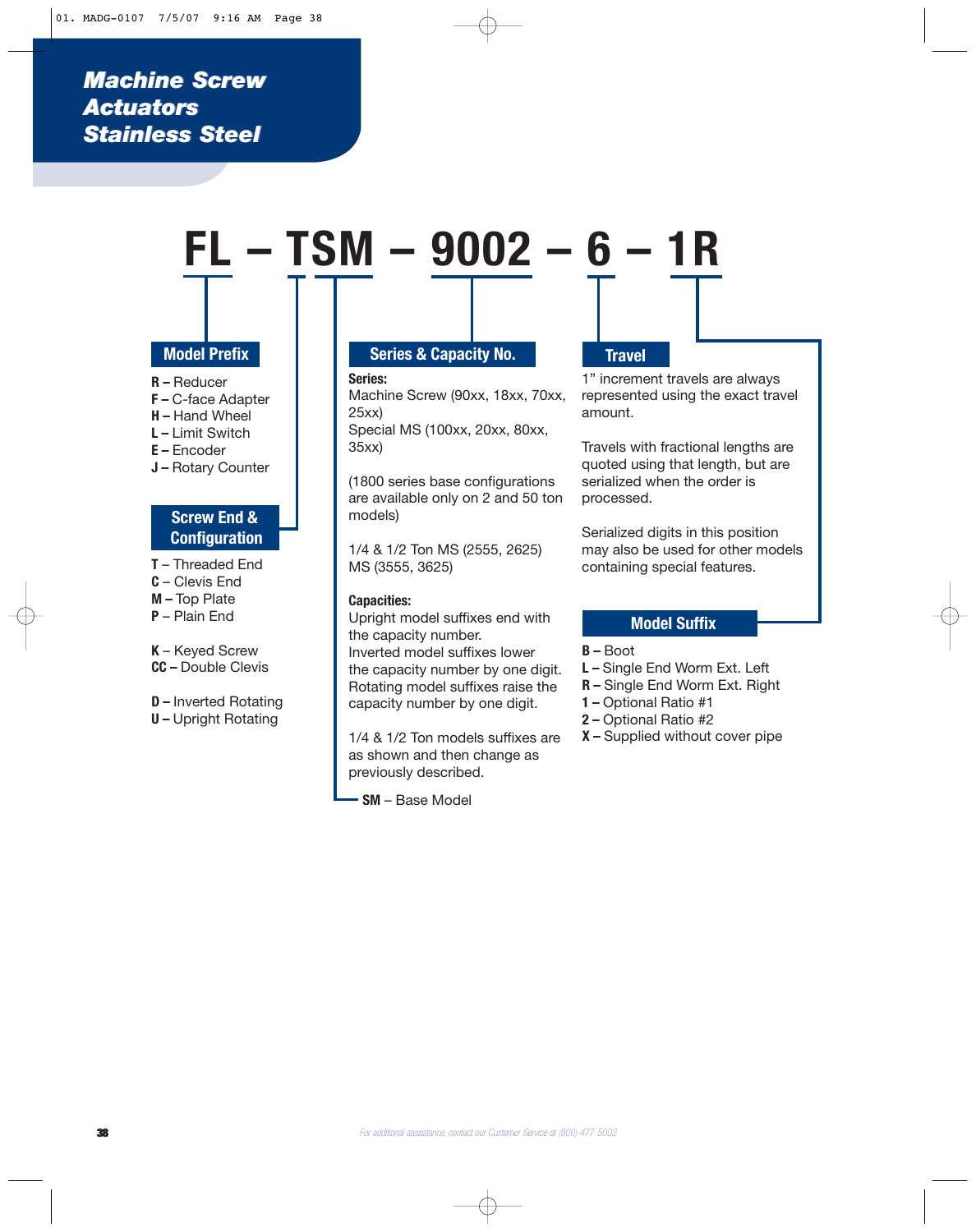| Capacity (Tons) - 17-4PH Worm                   |                       | $\overline{2}$ | 5              | 10 <sub>1</sub>          | 15                       | 20                       | 25                       | 35          | 50                       | 100                      |
|-------------------------------------------------|-----------------------|----------------|----------------|--------------------------|--------------------------|--------------------------|--------------------------|-------------|--------------------------|--------------------------|
| Capacity (Tons) - 316 SS Worm                   |                       | 0.67           | 1.66           | 3.33                     | 5.00                     | 6.66                     | 8.33                     | 11.66       | 16.66                    | 33.33                    |
|                                                 | Diameter (in)         |                | 11/2           | 2                        | 21/4                     | 21/2                     | 3                        | 33/4        | 4 1/2                    | 6                        |
| <b>Lifting Screw</b>                            | Pitch (in)            | 0.250          | 0.375          | 0.500                    | 0.500                    | 0.500                    | 0.666                    | 0.666       | 0.666                    | 0.750                    |
|                                                 | Type                  | <b>ACME</b>    | <b>ACME</b>    | <b>ACME</b>              | <b>ACME</b>              | <b>ACME</b>              | <b>ACME</b>              | <b>ACME</b> | Mod. Sq.                 | Mod. Sq.                 |
|                                                 | Std.                  | 6:1            | 6:1            | 8:1                      | 8:1                      | 8:1                      | 10 2/3:1                 | 10 2/3:1    | 10 2/3:1                 | 12:1                     |
| <b>Worm Gear Ratios</b>                         | Optional No. 1        | 24:1           | 24:1           | 24:1                     | 24:1                     | 24:1                     | 32:1                     | 32:1        | 32:1                     | 36:1                     |
|                                                 | Optional No. 2        | 12:1           | 12:1           | —                        |                          | —                        |                          |             | $\overline{\phantom{0}}$ |                          |
|                                                 | Std.                  | 24             | 16             | 16                       | 16                       | 16                       | 16                       | 16          | 16                       | 16                       |
| Turns of Worm for 1" Raise                      | <b>Optional No. 1</b> | 96             | 64             | 48                       | 48                       | 48                       | 48                       | 48          | 48                       | 48                       |
|                                                 | <b>Optional No. 2</b> | 48             | 32             | —                        | $\overline{\phantom{0}}$ | —                        | $\overline{\phantom{0}}$ | —           | —                        | —                        |
|                                                 | Std.                  | 5              | 10             | 20                       | 20                       | 30                       | 40                       | 50          | 100                      | 200                      |
| Worm Torque at No Load (in-Ib)                  | Optional No. 1        | 5              | 10             | 20                       | 20                       | 30                       | 40                       | 50          | 100                      | 200                      |
|                                                 | <b>Optional No. 2</b> | 5              | 10             | -                        | —                        |                          | $\overline{\phantom{0}}$ |             |                          |                          |
| Maximum Horsepower per                          | Std.                  | $\overline{2}$ | 4              | 5                        | 5                        | 5                        | 8                        | 8           | 15                       | 25                       |
| <b>Actuator</b>                                 | <b>Optional No. 1</b> | 1/2            | 3/4            | 11/2                     | 11/2                     | 11/2                     | 21/2                     | 21/2        | 6                        | 11                       |
|                                                 | <b>Optional No. 2</b> | 3/4            | $\overline{2}$ | -                        | -                        | $\overline{\phantom{0}}$ | —                        |             |                          |                          |
| Worm Torque at Full load (in-lb)<br>17-4PH Worm | Std.                  | 120            | 450            | 750                      | 1430                     | 2050                     | 2700                     | 4000        | 7500                     | 16000                    |
|                                                 | <b>Optional No. 1</b> | 50             | 185            | 400                      | 820                      | 1170                     | 1700                     | 2400        | 4200                     | 8600                     |
|                                                 | <b>Optional No. 2</b> | 75             | 275            |                          |                          |                          |                          |             |                          |                          |
| Worm Torque at Full load (in-lb)                | Std.                  | 43             | 156            | 263                      | 490                      | 703                      | 926                      | 1366        | 2566                     | 5466                     |
| 316SS Worm                                      | Optional No. 1        | 20             | 68             | 147                      | 287                      | 410                      | 593                      | 833         | 1466                     | 3000                     |
|                                                 | <b>Optional No. 2</b> | 28             | 98             |                          | $\overline{\phantom{0}}$ | $\overline{\phantom{0}}$ |                          |             |                          |                          |
|                                                 | Std.                  | 20.4           | 21.2           | 25.2                     | 20.3                     | 18.9                     | 17.9                     | 17.0        | 12.9                     | 12.1                     |
| <b>Efficiency Rating (%)</b>                    | Optional No. 1        | 11.1           | 12.1           | 15.1                     | 11.6                     | 10.8                     | 9.3                      | 9.3         | 7.5                      | 7.4                      |
|                                                 | <b>Optional No. 2</b> | 15.6           | 16.8           | $\overline{\phantom{0}}$ | $\overline{\phantom{0}}$ | $\overline{\phantom{0}}$ | $\overline{\phantom{0}}$ | —           | $\overline{\phantom{0}}$ | $\overline{\phantom{0}}$ |
| Weight with 6" Raise (lb)                       |                       | 17             | 35             | 52                       | 66                       | 93                       | 160                      | 240         | 410                      | 1200                     |
| Weight per Additional 1" Raise (lb)             |                       | 0.3            | 0.9            | 1.4                      | 1.5                      | 2.6                      | 2.5                      | 3.7         | 5.5                      | 9.0                      |
| Key Torque (in-Ib)                              | 153                   | 581            | 1565           | 2527                     | 3538                     | 4665                     | 8828                     | 15697       | 39396                    |                          |
| Max Worm Speed at Full Load                     | Std.                  | 1750           | 1615           | 1198                     | 643                      | 449                      | 544                      | 369         | 368                      | 288                      |
| (rpm)                                           | <b>Optional No. 1</b> | 1576           | 694            | 645                      | 330                      | 231                      | 266                      | 189         | 258                      | 231                      |
|                                                 | <b>Optional No. 2</b> | 1669           | 1286           |                          |                          |                          |                          |             |                          |                          |
| Max Load at Full Horsepower and                 | Std.                  | 1333           | 3047           | 4386                     | 3406                     | 2972                     | 4664                     | 4220        | 5949                     | 8865                     |
| 1750 rpm (lb)                                   | Optional No. 1        | 1156           | 972            | 1791                     | 1276                     | 843                      | 1507                     | 1192        | 2831                     | 4671                     |
|                                                 | <b>Optional No. 2</b> | 1258           | 2339           |                          |                          |                          |                          |             |                          |                          |

#### **Stainless Steel Actuator Performance Specifications**

For loads from 25% to 100% of actuator capacity, torque requirements are approximately proportional to the load.

**Note: Contact Duff-Norton Customer Service for motorized performance.**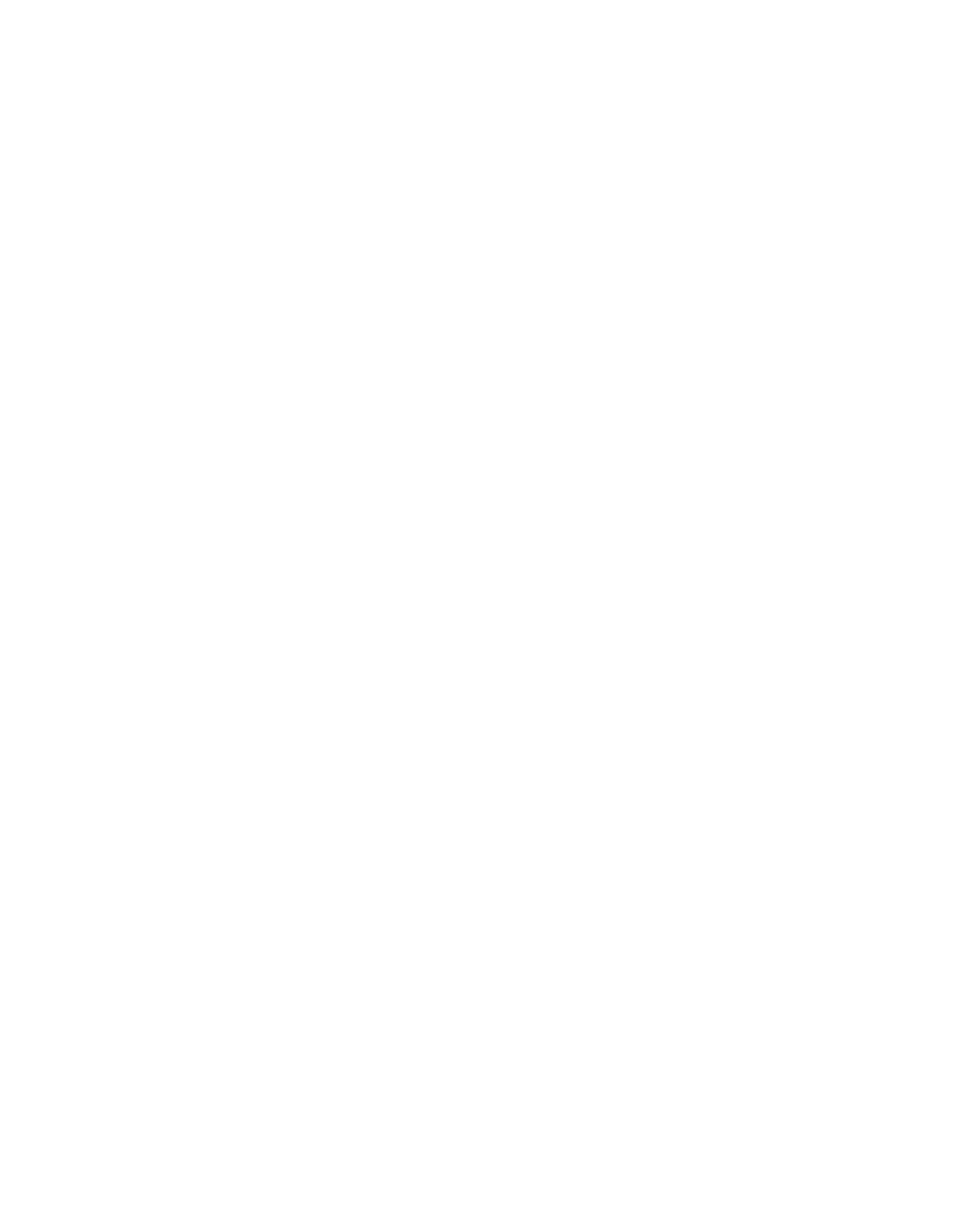**2 to 100 Ton Capacity**



| 17 - 4 PH        |                             | 316 SS           |       |       |                |      |             |      |       |      |               |       |       |      |       |
|------------------|-----------------------------|------------------|-------|-------|----------------|------|-------------|------|-------|------|---------------|-------|-------|------|-------|
| Worm Cap.        | <b>Worm Capacity (Tons)</b> |                  | A     | B     | c.             | D    | E.          | F.   | G.    | н    |               | κ     |       | M    | N     |
| (Tons)           | <b>Sustaining</b>           | <b>Operating</b> |       |       |                |      | $(+/-.005)$ |      |       |      | (+.000/-.002) |       |       |      |       |
| 2 (1800 Series)  |                             | .67              | 5.50  | 4.56  | Travel         | .50  | .750        | .66  | 4.25  | .50  | .500          | 3.00  | 6.00  | .00  | 2.00  |
| 2 (9000 Series)  |                             | .67              | 5.50  | 4.56  | Travel         | .50  | .750        | .66  | 4.25  | .50  | .500          | .56   | 3.13  | .93  | 5.25  |
|                  |                             | 1.66             | 7.50  | 5.88  | Travel         | .50  | 2.250       | 2.38 | 4.50  | .60  | .749          | 2.25  | 4.50  | 2.25 | 6.50  |
| 10               | 10                          | 3.33             | 7.75  | 5.62  | Travel $+3/8$  | .50  | 2.250       | 2.88 | 5.75  | .94  | 1.000         | 2.88  | 5.75  | 2.00 | 7.00  |
| 15               | 15                          | 5.00             | 8.00  | 6.31  | Travel $+9/16$ | .63  | 2.750       | 2.88 | 5.75  | .94  | 1.000         | 3.00  | 6.00  | 2.50 | 7.50  |
| 20               | 20                          | 6.66             | 10.25 | 7.13  | Travel $+1/2$  | .75  | 3.250       | 3.50 | 5.75  | .94  | 1.000         | 3.00  | 6.00  | 3.00 | 8.75  |
| 25               | 25                          | 8.33             | 11.75 | 9.75  | Travel + 1/4   | 1.00 | 4.000       | 4.50 | 8.50  | .94  | 1.375         | 3.75  | 7.50  | 3.75 | 11.00 |
| 35               | 35                          | 11.66            | 12.50 | 9.56  | Travel + 1/4   | 1.25 | 4.000       | 4.50 | 10.50 | 1.31 | 1.375         | 3.75  | 7.50  | 4.50 | 12.50 |
| 50 (1800 Series) | 50                          | 16.66            | 13.50 | 11.38 | Travel + 5/8   | 1.25 | 4.750       | 5.63 | 11.25 | 1.25 | .500          | 8.00  | 16.00 | 3.00 | 6.00  |
| 100              | 100                         | 33.33            | 24.00 | 18.50 | Travel $+1/2$  | .50  | 6.000       | 7.00 | 14.00 | 2.94 | .750          | 10.00 | 20.00 | 5.75 | 16.26 |

Dimensions are subject to change without notice.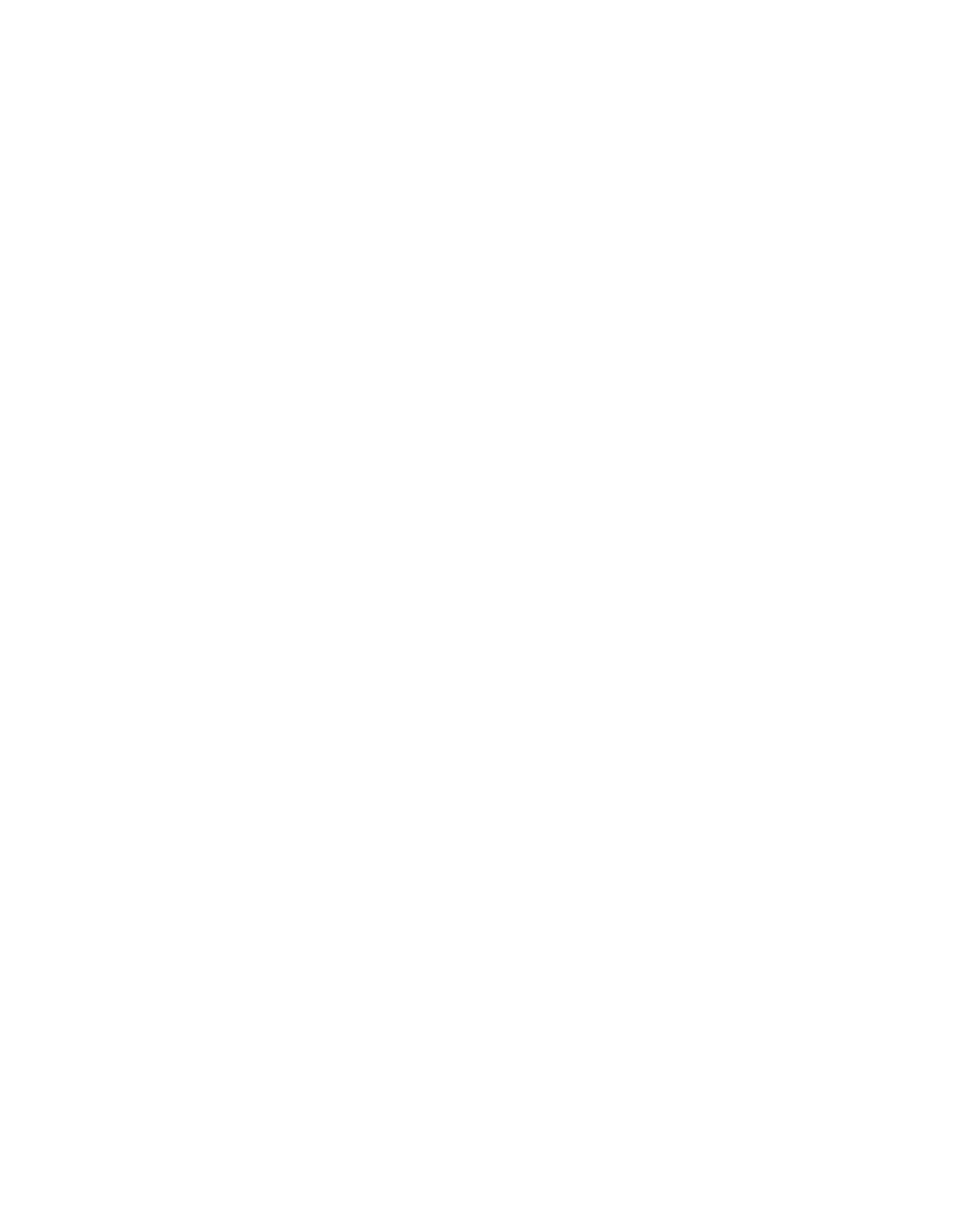# **2 to 100 Ton Capacity**





| P     | Q     | R.   | <b>S</b> |       |       | v    | W                       | X    |       | Z.  | a    | $\mathbf b$ | Keyseat                | <b>Lifting Screw</b><br>(Dia./Pitch) |
|-------|-------|------|----------|-------|-------|------|-------------------------|------|-------|-----|------|-------------|------------------------|--------------------------------------|
| 3.50  | 7.00  | 1.75 | 3.50     | 3.50  | 7.00  | .12  | $.702 + .003/-.000$     | .41  | 3.00  | .41 | .75  | .5          | .125 x .060 x 1.00 LG. | $1.00 \times .250$                   |
| 2.06  | 4.13  | 2.42 | 6.25     | 3.50  | 7.00  | .12  | $.702 + .003/- .000$    | .41  | 3.00  | .41 | .88  | .38         | .125 x .060 x 1.00 LG. | $1.00 \times .250$                   |
| 3.00  | 6.00  | 3.00 | 8.00     | 4.50  | 9.00  | .50  | $2.188 + 0.002/-000$    | .69  | 3.00  | .69 | 1.19 | .75         | .188 x .094 x 1.25 LG. | 1.50 x .375                          |
| 3.75  | 7.50  | 2.88 | 8.75     | 5.50  | 11.00 | .80  | $2.598 + 0.003/-000$    | .81  | 4.13  | .81 | .31  | .88         | .250 x .125 x 1.50 LG. | $2.00 \times .500$                   |
| 3.88  | 7.75  | 3.38 | 9.25     | 5.50  | 11.00 | .80  | $2.598 + 0.003/- 0.000$ | .81  | 4.13  | .81 | 1.38 | .88         | .250 x .125 x 1.50 LG. | $2.25 \times .500$                   |
| 4.13  | 8.25  | 4.13 | 11.00    | 5.50  | 11.00 | .50  | $2.598 + 0.003/-000$    | .81  | 4.13  | .12 | 1.75 | 1.13        | .250 x .125 x 1.50 LG. | $2.50 \times .500$                   |
| 5.13  | 10.25 | 5.13 | 13.75    | 7.00  | 14.00 | 2.30 | $3.750 + 0.006/-000$    | 0.06 | 6.00  | .38 | 2.13 | 1.38        | .313 x .156 x 2.00 LG. | $3.00 \times .666$                   |
| 5.13  | 10.25 | 6.00 | 15.50    | 7.00  | 14.00 | 2.10 | $3.750 + 0.006/- 0.000$ | .62  | 7.75  | .62 | 2.63 | 1.38        | .313 x .156 x 2.00 LG. | $3.75 \times .666$                   |
| 9.88  | 19.75 | 4.88 | 9.75     | 11.00 | 22.00 | 4.40 | $5.313 + 0.003/-000$    | .38  | 8.75  | .88 | 3.25 | 1.88        | .375 x .188 x 2.25 LG. | $4.50 \times .666$                   |
| 12.25 | 24.50 | 8.00 | 20.75    | 11.50 | 23.00 | 3.40 | $7.500 + 0.003/- 0.000$ | .88  | 11.00 | .88 | 3.50 | 2.25        | .500 x .250 x 3.00 LG. | $6.00 \times .750$                   |

Dimensions are subject to change without notice.